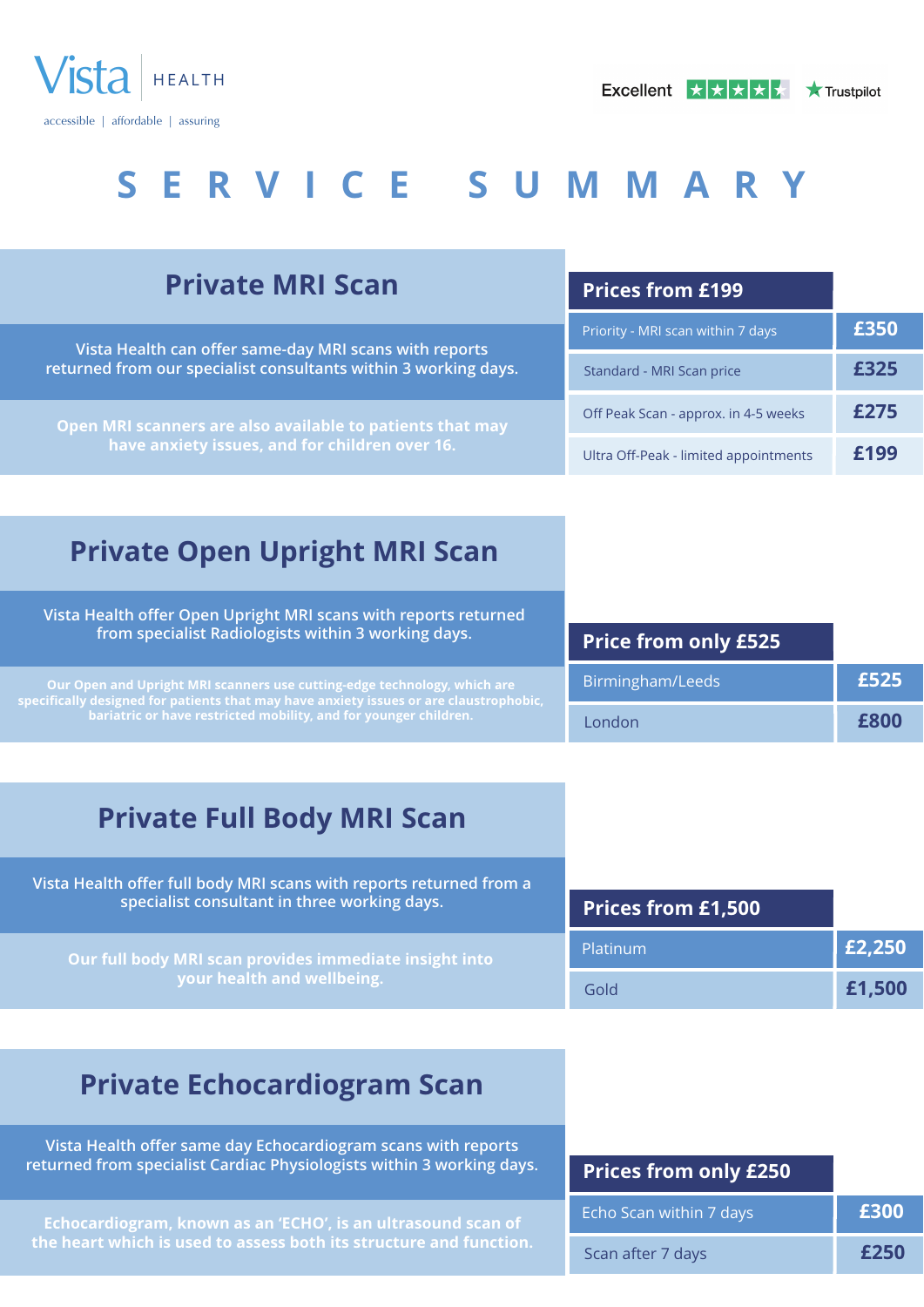### **Private Ultrasound Scan**

**Vista Health offer same-day Ultrasound scans with reports returned from specialist Sonographers within 3 days.**

**Ultrasound scans use high-frequency sound waves to take images of the inside of your body, also known as a Sonogram.**

| <b>Prices from £200</b>       |      |
|-------------------------------|------|
| Ultrasound scan within 7 days | £250 |
| Scan after 7 days             | £200 |

### **DEXA Scan**

**Vista Health can offer same-day Dexa scans with reports returned from our specialist consultants within 3 working days.**

**DEXA scan measures the density of your bones and can help find out if you are at a higher risk of osteoporosis.**

#### **Fixed price £125**

### **Private CT Scan**

| Vista Health offer CT scans with reports from specialist<br>consultants in 3 working days.                                                    | <b>Prices from £395</b> |      |
|-----------------------------------------------------------------------------------------------------------------------------------------------|-------------------------|------|
| A CT is a painless, non-invasive procedure which uses X-ray equipment<br>to scan for inflammation, disease, cancer or other health conditions | One part                | £395 |
|                                                                                                                                               | Per part thereafter     | £100 |

| <b>Private PET-CT scan</b>                                                                                                                            | <b>Prices from £1,400</b>                          |        |
|-------------------------------------------------------------------------------------------------------------------------------------------------------|----------------------------------------------------|--------|
|                                                                                                                                                       | <b>Brain</b>                                       | £1,400 |
| Vista Health offer PET-CT scans with reports from our<br>specialist consultants within 3 working days.                                                | Half body                                          | £1,500 |
|                                                                                                                                                       | Full body                                          | £1,700 |
| A PET-CT (Positron Emission Tomography Computed Tomography)<br>is an advanced technology scan, which combines a<br><b>CT and a PET scan into one.</b> | Choline (limited availability)                     | £2,500 |
|                                                                                                                                                       | F18 - PSMA (Prostate-specific<br>membrane antigen) | £3,300 |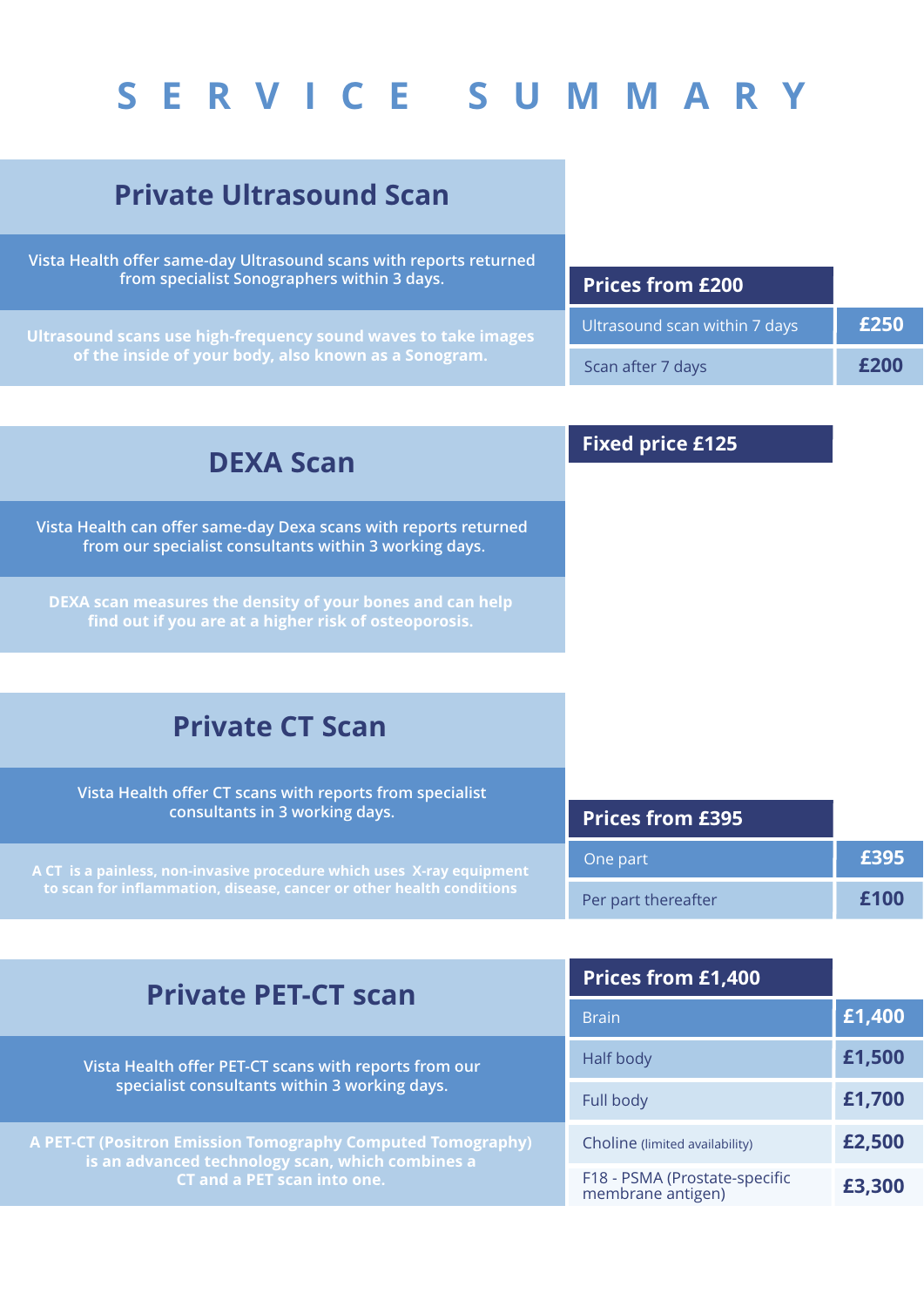### **Private X-ray Scan**

**Vista Health can offer fast access to X-ray scans with reports from expert Radiologists within 3 working days.**

**An X-ray is a quick and painless diagnostic test to take pictures of the inside of your body.**

#### **Private Blood Pressure Monitoring**

**Vista Health offer up to 24hr Ambulatory Blood Pressure Monitoring to give you an accurate measure of your blood pressure over a period of time.**

**It is measured using a Blood Pressure cuff and a digital monitor and is a way of examining if your blood pressure is too high or too low.**

## **Fixed price £99**

**Fixed price £99**

| <b>At Home ECG Monitoring</b> |  |  |  |
|-------------------------------|--|--|--|
|-------------------------------|--|--|--|

| Vista Health offer Ambulatory ECG At Home Monitoring to assess                                                        | <b>Prices from £250</b> |      |
|-----------------------------------------------------------------------------------------------------------------------|-------------------------|------|
| your heart rhythm over a period of 24 hours, 48 hours or 7 days.                                                      | 24 hours                | £250 |
| ECG Testing allows your doctor to gather information about your<br>heart rhythm without affecting your daily routine. | 48 hours                | £250 |
|                                                                                                                       | 7 dav                   |      |

### **Private ECG Testing**

| Vista Health offer ECG Testing with reports returned<br>from a qualified ECG analyser in 3 working days.                                          | <b>Prices from £75</b> |      |
|---------------------------------------------------------------------------------------------------------------------------------------------------|------------------------|------|
|                                                                                                                                                   | 12 lead                | £75  |
| An ECG (electrocardiogram) is one of the most common heart tests<br>which monitors your heart rate, rhythm and electrical activity. $\frac{1}{2}$ | 24 hours               | £99  |
|                                                                                                                                                   | 48 hours               | £175 |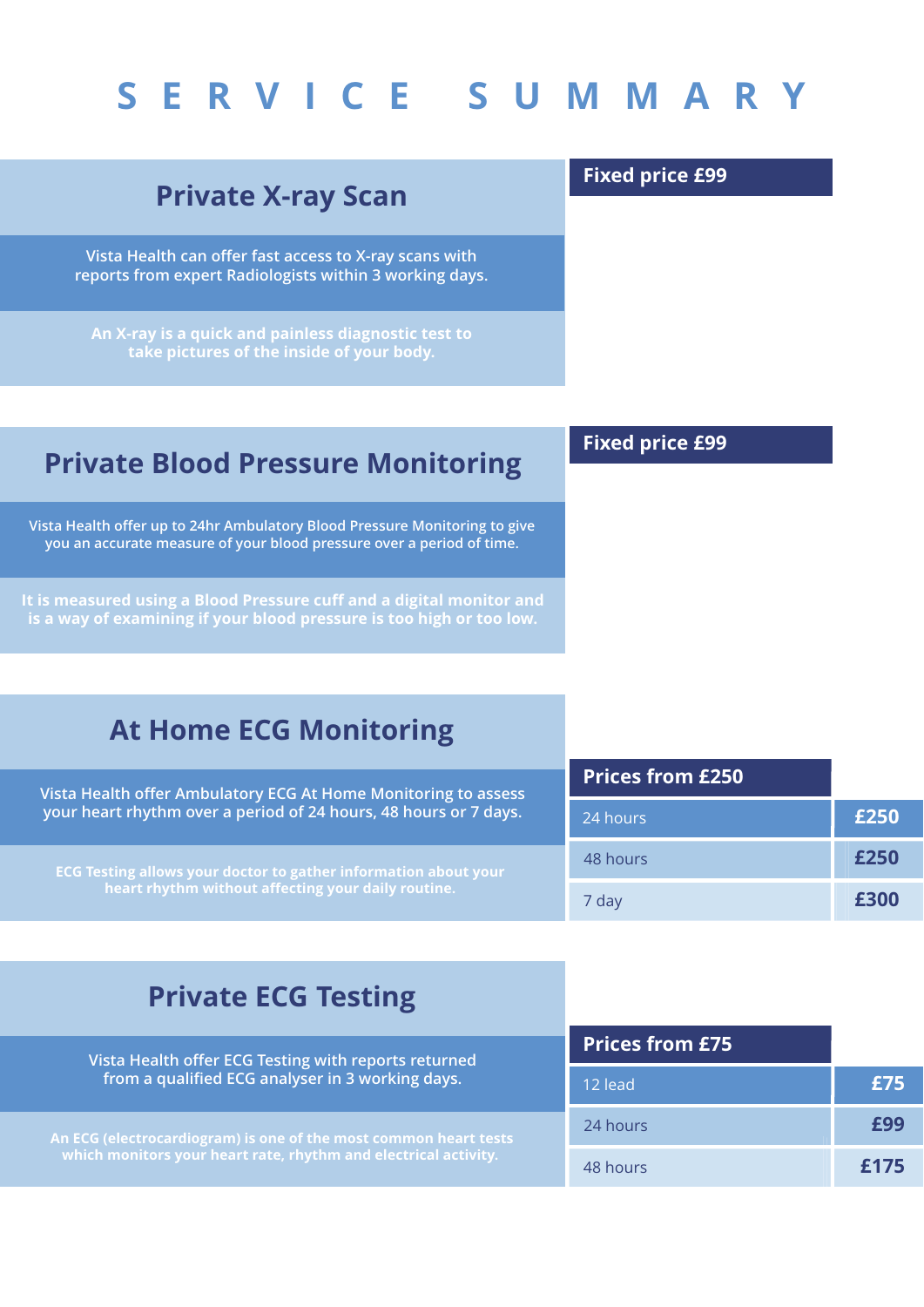|                                                                                                                                                                                                                                         | <b>Prices from £200</b>      |        |
|-----------------------------------------------------------------------------------------------------------------------------------------------------------------------------------------------------------------------------------------|------------------------------|--------|
| <b>Private Endoscopy</b>                                                                                                                                                                                                                | Consultation                 | £200   |
|                                                                                                                                                                                                                                         | <b>Extended consultation</b> | £250   |
| Vista Health offers endoscopy services from specialist<br>endoscopists with fast access to reports within 3 working days.<br>An endoscopy is a procedure to examine the inside of your<br>body using an instrument called an endoscope. | Follow up consultation       | £150   |
|                                                                                                                                                                                                                                         | Gastroscopy                  | £999   |
|                                                                                                                                                                                                                                         | Flexi-Sigmoidoscopy          | £999   |
|                                                                                                                                                                                                                                         | Colonoscopy                  | £1,499 |
|                                                                                                                                                                                                                                         | Combined procedure           | £1,999 |
|                                                                                                                                                                                                                                         |                              |        |

### **Private Liver***Multi***Scan**

**Vista Health offers Liver***Multi***Scan® which uses multiparametric MRI to measure liver tissue characteristics.**

**Liver***Multi***Scan® is a non-invasive MRI-based test that provides information about your liver tissue health by measuring levels of fibro-inflammation, fat and iron in your liver.**

#### **Fixed price £550**

**Vista Health offer cardiac MRI scans with reports returned from a highly experienced cardiac specialist within 3 working days.**

**A cardiac MRI scan shows exceptionally detailed images of your internal organs, including your heart and blood vessels.**

| From only £750                                                                                                    |      |
|-------------------------------------------------------------------------------------------------------------------|------|
| Routine cardiac MRI. The scan<br>covers the structure, function<br>and viability of the heart.                    | £750 |
| Routine cardiac MRI (with<br>contrast). The scan covers the<br>structure, function and viability<br>of the heart. | £900 |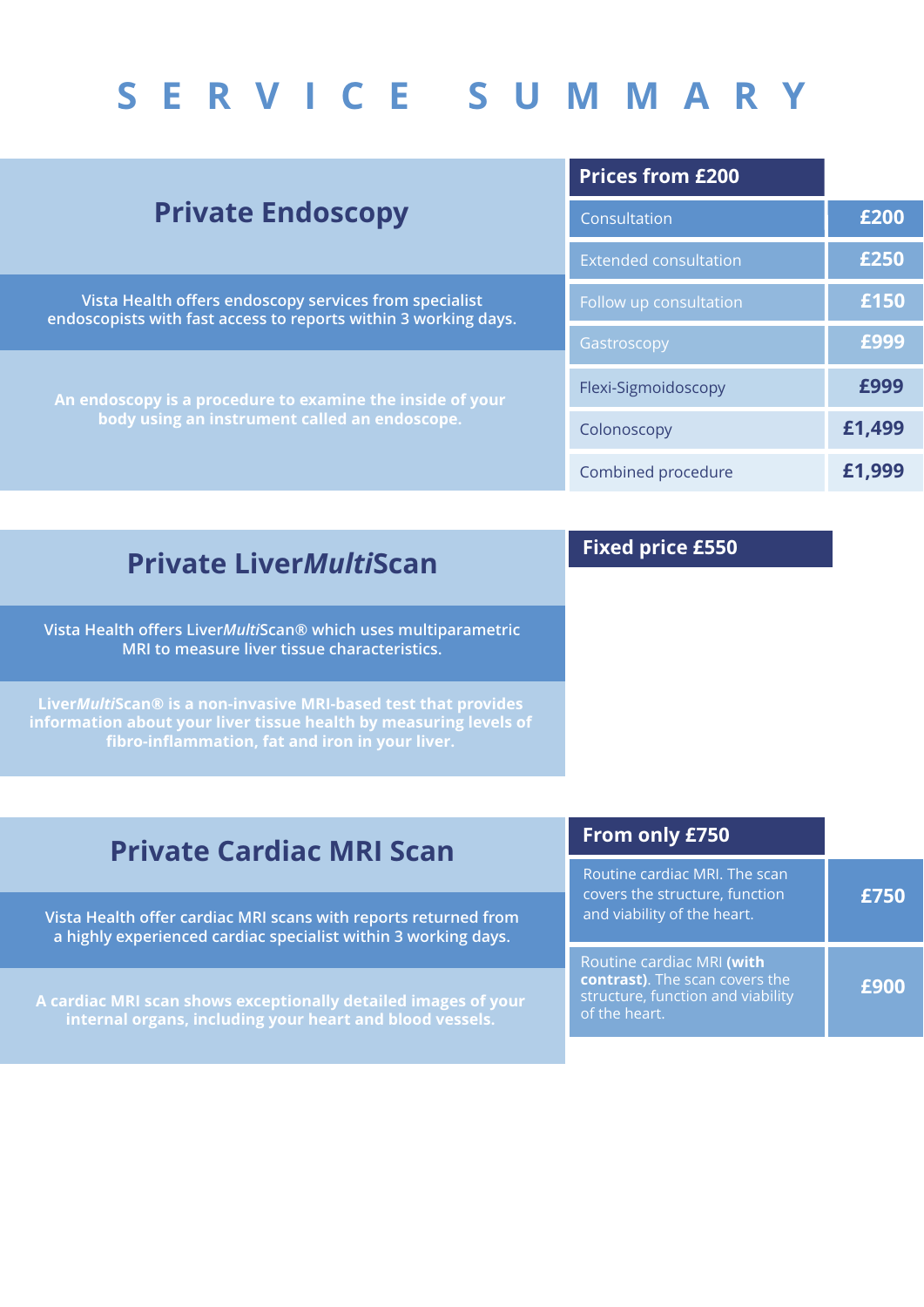### **Specialist Lung Health Assessment**

**Vista Health offer Specialist Lung Health Assessments with reports returned from the country's leading Consultant Cardiothoracic Radiologists within 3 working days.**

**Our specialist lung assessment is used to diagnose a wide range of lung conditions utilising the expertise of specialist Cardiothoracic Radiologists and CT.**

#### **Private MR Arthrogram**

**Vista Health offer MR Arthrogram scans with reports from specialist consultations in 3 working days.**

**Our expert Radiologists use arthrography as a useful diagnostic tool to get a more detailed picture of the inside of your joint.**

### **Private Hearing Aid Consultation**

**Vista Health offer fast access to private hearing aid consultations from highly qualified audiologists.**

**We're here to help you deal with hearing or balance issues, find the right hearing aids, and enhance your quality of life.**

#### **FREE**

**Fixed price £495**

**Fixed price £695**